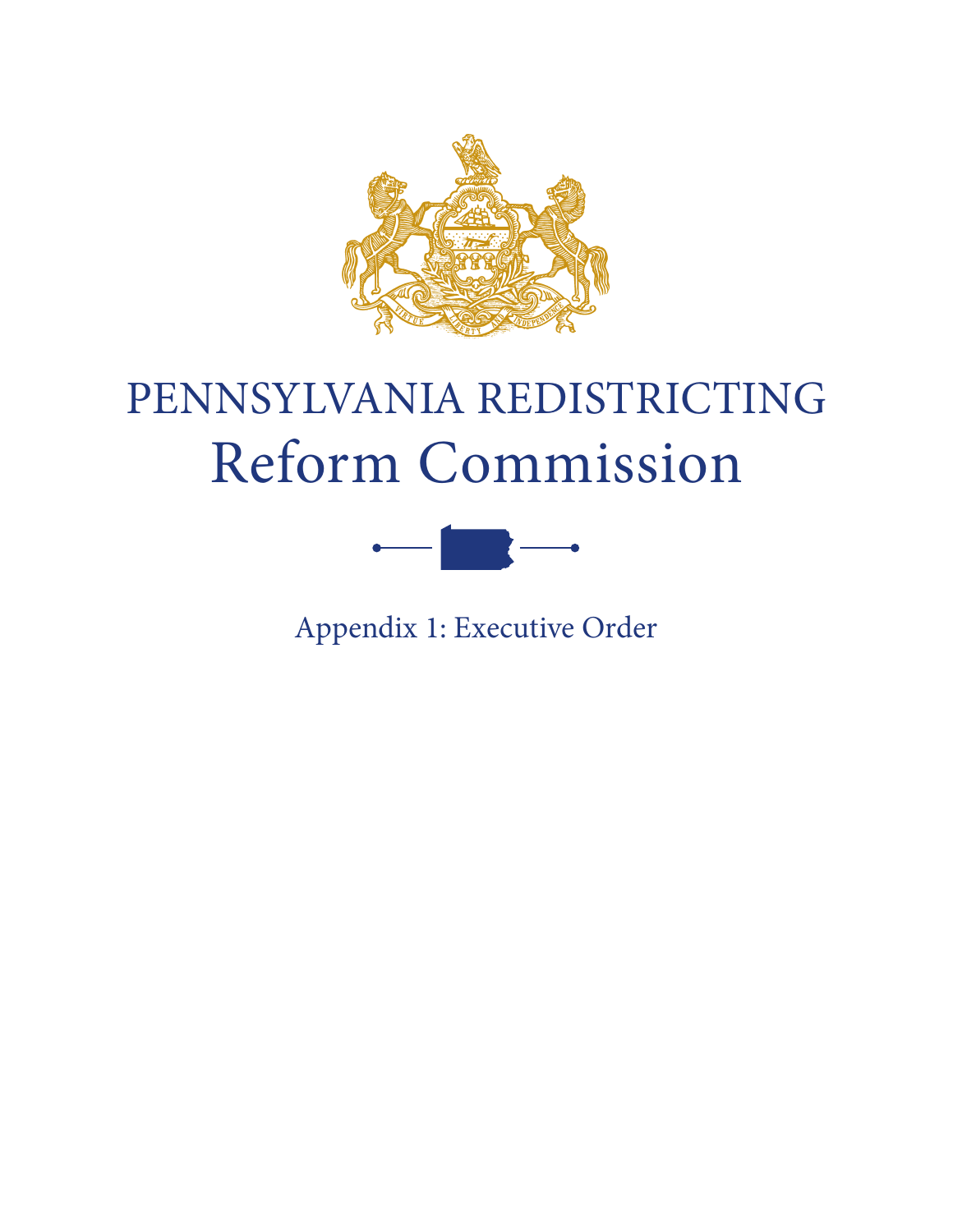## Appendix 1: Executive Order



WHEREAS, the success of our democracy demands fair, equitable elections; and

WHEREAS, our citizens are entitled to accuracy and transparency in the election process and government that works on behalf of all Pennsylvanians; and

WHEREAS, the redistricting process should be clear and reasonable, and should involve

public input, evaluation, and feedback; and

WHEREAS, Pennsylvania residents have overwhelmingly expressed their desire for an independent, non-partisan redistricting commission to oversee the legislative redistricting process; and

WHEREAS, Pennsylvania's past processes may have led to underrepresentation of minority groups and did not allow citizens an opportunity to provide input regarding the districts drawn by the Legislature; and

WHEREAS, election districts should be drawn making every effort to keep towns, communities, municipalities and counties intact to ensure our elected officials reflect and

represent the community they serve; and

WHEREAS, in other parts of the country, independent commissions have been effective at reducing harmful partisan politics in redistricting; and

WHEREAS, independent commissions have also been successful in creating districts that are compact, contiguous, and keep communities together; and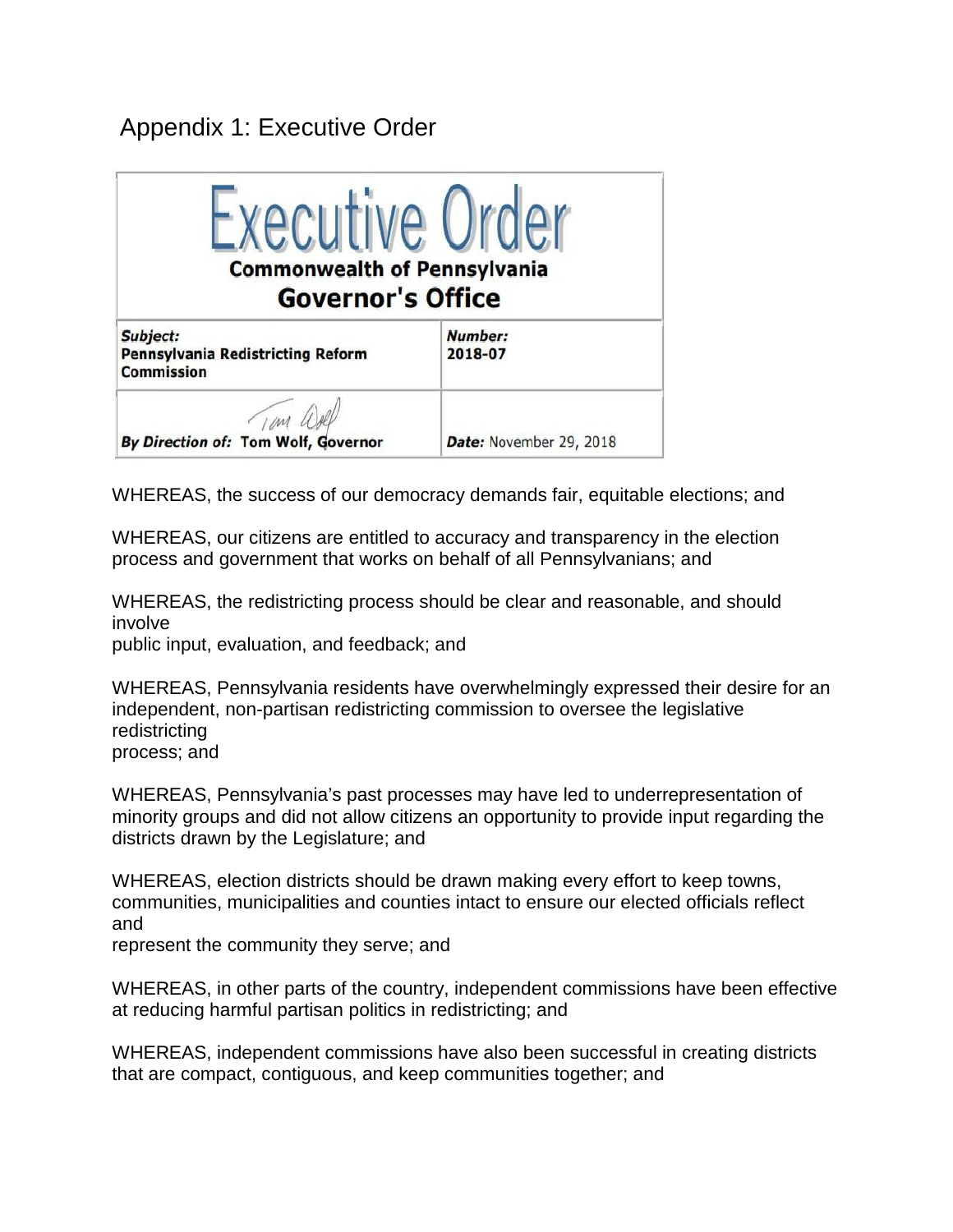WHEREAS, the creation of a Pennsylvania Redistricting Reform Commission would engage citizens, subject matter experts, and other interest groups in examining Pennsylvania's redistricting process and making recommendations on ways to drive positive change in our system.

NOW, THEREFORE, I, Tom Wolf, Governor of the Commonwealth of Pennsylvania, by the virtue of the authority vested in me by the Constitution of the Commonwealth of Pennsylvania and other laws of the Commonwealth do hereby establish the Pennsylvania Redistricting Reform Commission (hereafter referred to as the "Commission") and order and direct as follows:

- **1.** Purpose. The purpose of the Commission is to study best practices related to non-partisan redistricting process, engage the public in a dialogue around principles for a non-partisan redistricting process, and make recommendations to the Governor, President Pro Tempore of the Senate, Speaker of the House of Representatives, Majority Leader of the Senate, Majority Leader of the House of Representatives, Minority Leader of the Senate, and Minority Leader of the House of Representatives to inform the redistricting process.
- **2.** Powers and Duties. The Commission shall:
	- **a.** Evaluate and analyze recommendations to improve the integrity and fairness of Pennsylvania's congressional and legislative redistricting process.
	- **b.** Review policies and practices implemented in other states that have reduced gerrymandering in the redistricting process.
	- **c.** Create opportunities for citizens to engage in the Commission's work through public meetings and an online web submission form.
	- **d.** Develop recommendations and criteria to minimize the partisan political influence on congressional and legislative redistricting processes.
	- **e.** Provide non-partisan redistricting recommendations and best practices for the Governor to utilize during the redistricting process.
	- **f.** Provide non-partisan redistricting recommendations and best practices for the Legislature to utilize during the redistricting process.
	- **g.** Undertake any additional work related to redistricting as requested by the Governor.
- **3.** Composition.
	- **a.** The Commission consists of the following voting members:
		- **i.** Two members of the Pennsylvania Senate, one appointed by the Majority Leader of the Senate and one appointed by the Minority Leader of the Senate;
		- **ii.** Two members of the Pennsylvania House of Representatives, one appointed by the Majority Leader of the House of Representatives and one appointed by the Minority Leader of the House of Representatives;
		- **iii.** The Secretary of the Commonwealth or a designee;
		- **iv.** Two individuals from institutions of higher education;
		- **v.** One individual from a non-partisan voter advocacy organization;